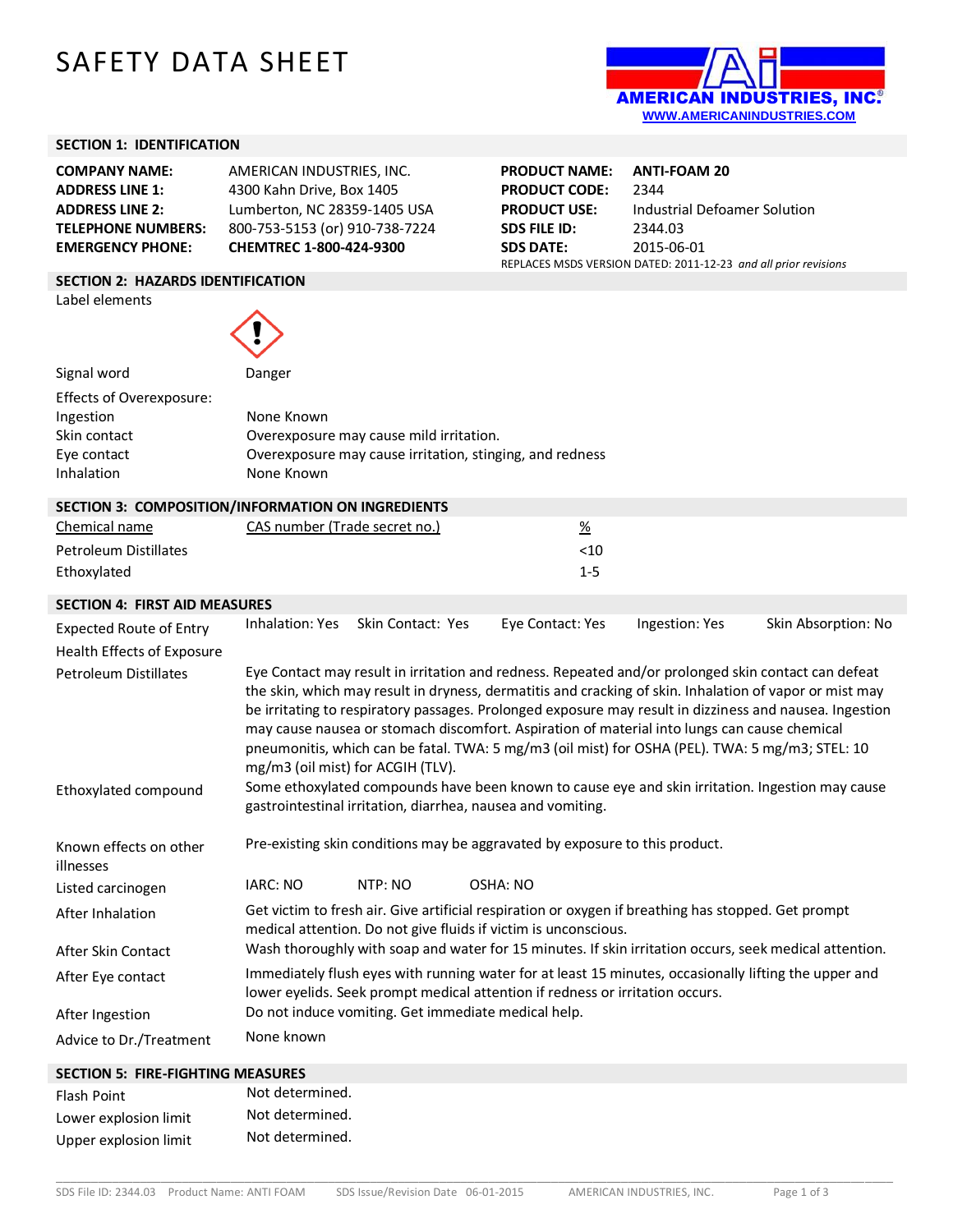| Ignition Temperature                             | Not determined.                                                                                                                                                                                                                                                                                                                                                   |  |  |
|--------------------------------------------------|-------------------------------------------------------------------------------------------------------------------------------------------------------------------------------------------------------------------------------------------------------------------------------------------------------------------------------------------------------------------|--|--|
| Hazardous combustion<br>products                 | Carbon dioxides.                                                                                                                                                                                                                                                                                                                                                  |  |  |
| Extinguishing media                              | Alcohol-resistant foam, carbon dioxide, dry chemical or water/fog spray.                                                                                                                                                                                                                                                                                          |  |  |
| Special fire fighting procedure                  | Exercise caution when fighting any chemical fire. Use NIOSH/MSHA approved self-contained<br>breathing apparatus and full protective clothing.                                                                                                                                                                                                                     |  |  |
| Unusual fire and explosion<br>hazards            | None known.                                                                                                                                                                                                                                                                                                                                                       |  |  |
| <b>SECTION 6: ACCIDENTAL RELEASE MEASURES</b>    |                                                                                                                                                                                                                                                                                                                                                                   |  |  |
| Steps to be taken in case of<br>spill or leak    | Contain spill. Small spills may be flushed to the sewer or absorbed on suitable absorbents. Larger<br>spills should be collected as liquid or absorbed. Clean-up may be accomplished by flushing with<br>water if appropriate or remove contaminated soils. Place in appropriate containers.<br>**Wear appropriate protective equipment described in SECTION 8.** |  |  |
| <b>SECTION 7: HANDLING AND STORAGE</b>           |                                                                                                                                                                                                                                                                                                                                                                   |  |  |
| Handling                                         | Avoid breathing vapors and contact with skin, eyes, and clothing.                                                                                                                                                                                                                                                                                                 |  |  |
| Storage                                          | Keep container closed.                                                                                                                                                                                                                                                                                                                                            |  |  |
| SECTION 8: EXPOSURE CONTROLS/PERSONAL PROTECTION |                                                                                                                                                                                                                                                                                                                                                                   |  |  |

| Respiratory protection     | NIOSH approved respirator- chemical cartridge respirator with appropriate cartridge, if required. |
|----------------------------|---------------------------------------------------------------------------------------------------|
| Hand protection            | Butyl rubber, PVC, or neoprene.                                                                   |
| Eye protection             | Safety glasses or chemical splash goggles.                                                        |
| Other protective equipment | Clothing suitable to prevent skin contact.                                                        |
| Advice on system design    | Local ventilation recommended-mechanical ventilation may be used.                                 |

### **SECTION 9: PHYSICAL AND CHEMICAL PROPERTIES**

| Color                 | Milky white         |
|-----------------------|---------------------|
| <b>Physical State</b> | Liquid              |
| Odor                  | Mild                |
| рH                    | 8                   |
| Solubility in water   | Dispersible         |
| Density               | $0.83 - 0.85$ g/cm3 |
| Boiling point         | 212°F (100°C)       |
|                       |                     |

| <b>SECTION 10: STABILITY AND REACTIVITY</b> |                                       |
|---------------------------------------------|---------------------------------------|
| Chemical stability                          | Stable                                |
| Hazardous polymerization                    | Will not occur                        |
| Conditions to avoid                         | None known                            |
| Materials to avoid                          | Heat and ignition sources, oxidizers. |

## **SECTION 11: TOXICOLOGICAL INFORMATION**

| Acute oral toxicity | LD50 (rat) Not determined. |
|---------------------|----------------------------|
| Skin irritation     | Not tested.                |
| Eye irritation      | Not tested.                |

# **SECTION 12: ECOLOGICAL INFORMATION**<br>Remarks No data

No data available.

# **SECTION 13: DISPOSAL CONSIDERATIONS**

| Waste Disposal Information | Small quantities may be treated in aerobic wastewater treatment systems. Larger quantities may |
|----------------------------|------------------------------------------------------------------------------------------------|
|                            | be incinerated or land filled after solidification in permitted systems.                       |
| RCRA hazardous waste       | No-not as sold. RCRA number: None.                                                             |